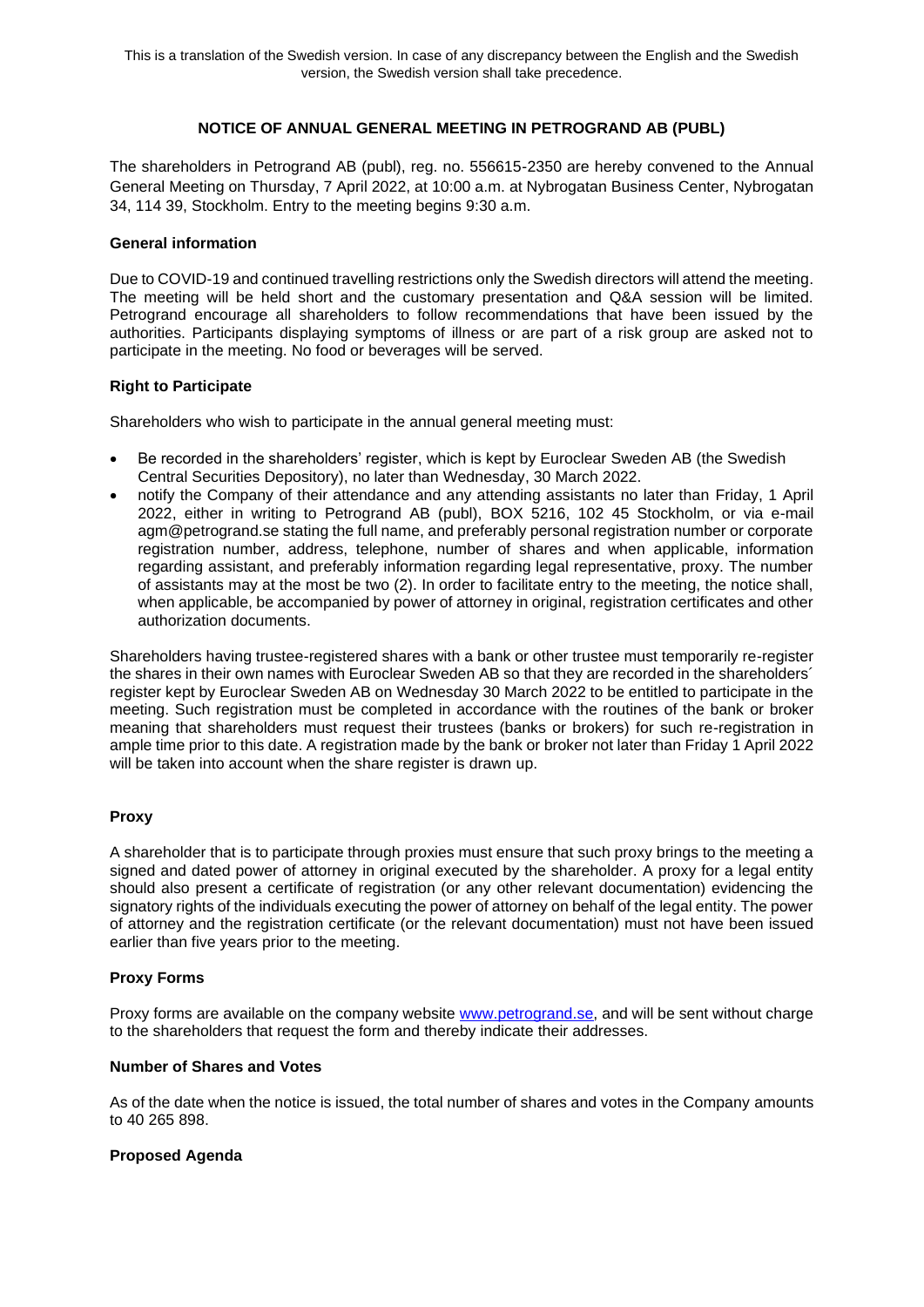- 1. Opening of the AGM and election of chairman of the AGM
- 2. Preparation and approval of the voting list
- 3. Approval of the agenda
- 4. Election of one or two persons to approve the minutes
- 5. Determination as to whether the AGM has been duly convened
- 6. Presentation of the annual report and the auditor's report as well as of the consolidated accounts and the auditor's report for the group
- 7. Resolutions regarding:
	- a) approval of the profit and loss account and the balance sheet as well as of the consolidated profit and loss account and the consolidated balance sheet,
	- b) allocation of the Company's result in accordance with the adopted balance sheet, and
	- c) discharge from liability for the members of the board of directors and the managing director
- 8. Determination of number of members of the board of directors and, if applicable, deputy directors and the number of Auditors and any deputy auditors
- 9. Determination of the fees payable to the board of directors and the auditors
- 10. Election of members of the board of directors, alternates as well as the chairman of the board and auditor and any alternate auditors
- 11. Closing of the AGM

# **PROPOSALS FOR DECISIONS**

### **Item 1**

The Chairman of the Board, Gunnar Danielsson, is proposed to be elected Chairman at the Annual General Meeting of shareholders.

### **Item 8**

Shareholders holding approximately 55 % of the outstanding votes propose the following number of members of the board and number of auditors:

It is proposed that the board shall consist of four regular Board members without deputy directors. It is also proposed that the company shall have one auditor, without deputy auditors.

### **Item 9**

Shareholders holding approximately 55 % of the outstanding votes propose the following fees to be payable to the board of directors and the auditors:

It is proposed that fees to non-employee members of the Board of Directors shall be SEK 134,000 for the Chairman of the Board and SEK 107,000 for the remaining regular members of the Board. A Board member that is employed part-time shall have the right to 50 % of the ordinary fees.

Fees to the auditors are proposed to be paid according to approved invoice.

### **Item 10**

Shareholders holding approximately 55 % of the outstanding votes propose to re-elect the following members to the board of Petrogrand:

- Maxim Korobov
- Gunnar Danielsson
- Jesper Sevelin
- Stefano Germani

It is proposed to re-elect Gunnar Danielsson the chairman of the board.

Shareholders holding approximately 55 % of the outstanding votes propose to re-elect the authorized auditing firm Winthers Revisionsbyrå AB, with the authorized auditor Mr. Ragnar Santesson as principally responsible auditor, until the end of the next AGM.